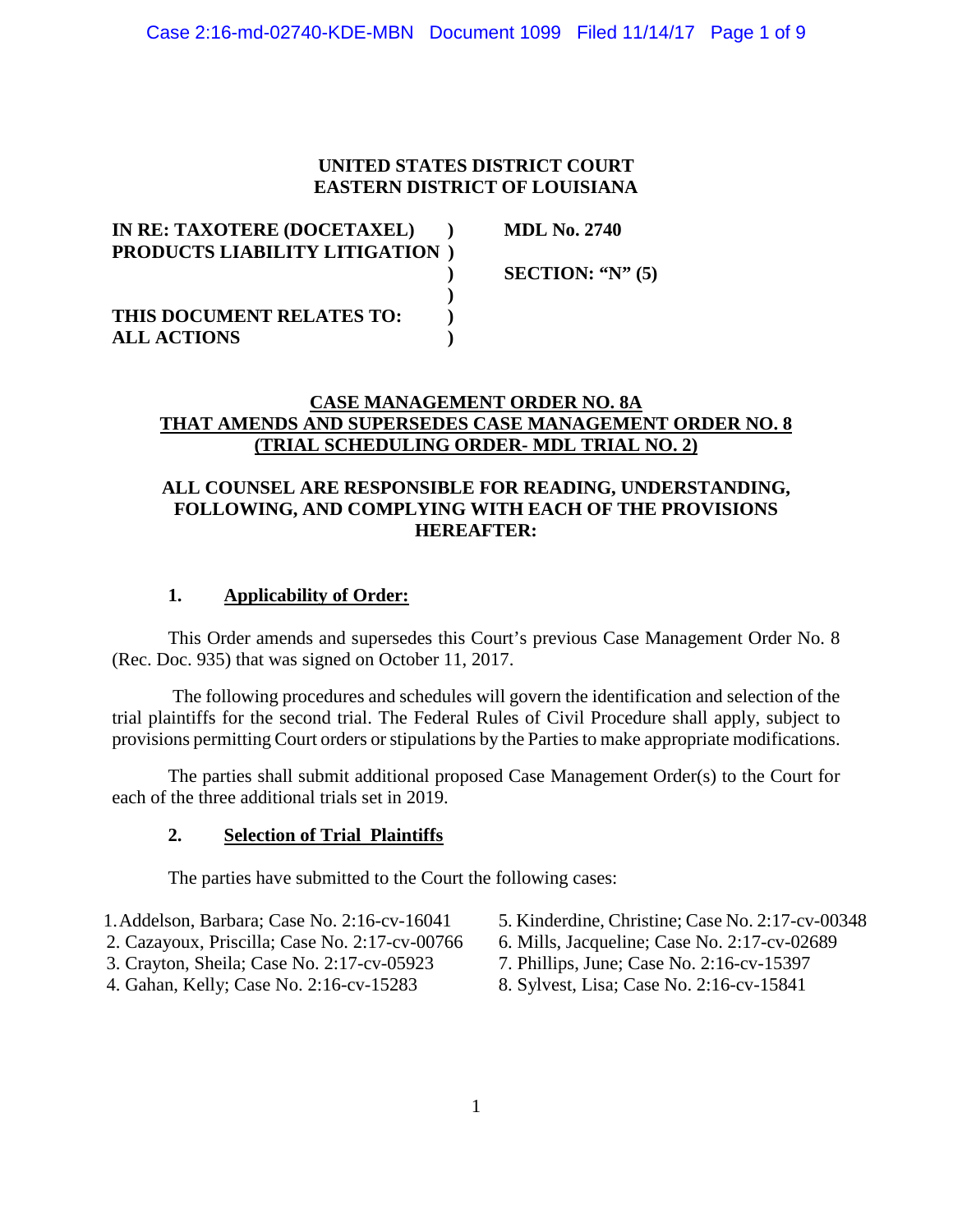The selection of the Defendant was not limited to sanofi, and the original jurisdiction and venue was not limited to the Eastern District of Louisiana.

The location for the trial is subject to the Court's determination, after input from the parties, whether (a) in the discretion of the Court, the Court determines after input from the Parties that trial of a Plaintiff's case in another venue is appropriate, (b) the Parties agree to waive *Lexecon*  permitting the trial of a non-Louisiana Plaintiff's case in the Eastern District of Louisiana, or (c) the Court is able to obtain a temporary assignment to try a case in another district pursuant to 28 USC § 292. Otherwise, all parties preserve all *Lexecon* rights and arguments as to jurisdiction and venue for trial, including all rights preserved under Pretrial Order No. 5, and cases involving any non-Eastern District of Louisiana plaintiff shall be remanded for trial in their transferee courts or the appropriate jurisdiction and venue after pre-trial proceedings are completed.

## **3. Phased Discovery**

The eight proposed cases will be subject to phased discovery as set forth in a protocol established by the parties and submitted to the Court. All cases will be subject to the first phase of discovery which will conclude on **June 12, 2018.** 

By **June 18, 2018**, the parties shall nominate to the Court and rank in order of preference the four (4) cases that will proceed to the second phase of discovery. Cases identified in Case Management Order No. 3 that have not been dismissed or tried as of June 18, 2018 may be nominated as cases that will proceed to the second phase of discovery. On **June 22, 2018**, the Court, after hearing from the parties, will select one or more Plaintiff(s) (Primary Plaintiff(s)) for the second trial date and will rank the remaining Plaintiffs as alternatives. The parties reserve the right to object to and file motions addressing whether multiple plaintiffs may be tried in one trial. If the Primary Plaintiff's case is dismissed for any reason, the next highest ranked Plaintiff will be set for the second trial date instead.

#### **4. Motions:**

All pre-trial motions for the second trial, including dispositive motions, shall be **filed** and **served** on or before **December 6, 2018**. Opposition memoranda shall be **filed** and **served** on or before **December 20, 2018**, and reply memoranda shall be **filed** and **served** on or before **January 3, 2019**. Any motions filed in violation of this order shall be deemed waived unless good cause is shown. Dispositive motions filed after this date, even pursuant to an extension or with leave of court, will likely be referred to trial due to time constraints. Trial will **not** be continued due to pending motions submitted after this date.

Requests for oral argument shall be submitted and handled in accordance with Local Rule 78.1.

Motions shall conform to the following: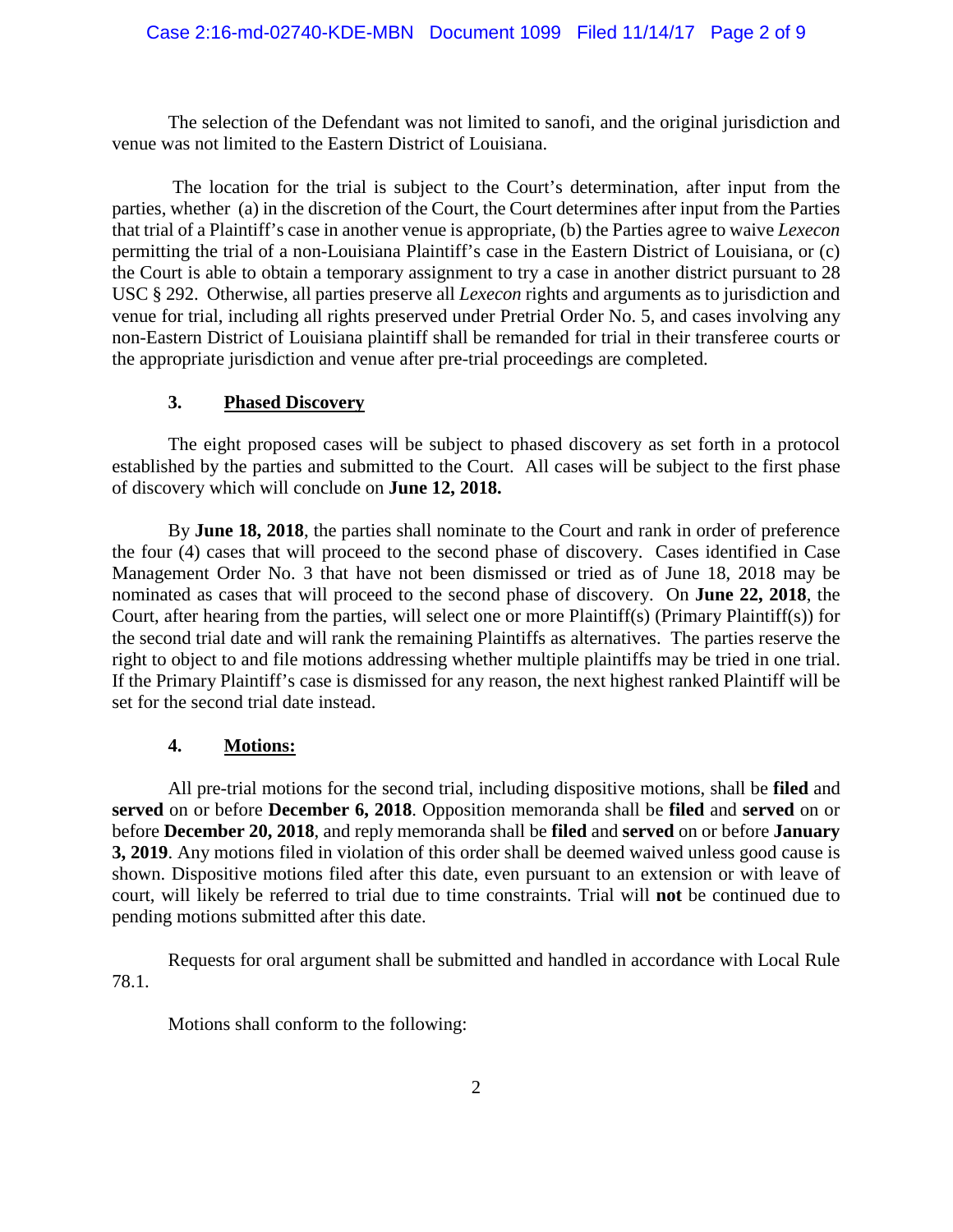- A. The Court requires concise, pertinent, and well-organized briefs and memoranda of law. Without leave of court, any original or initial opposition brief or memorandum shall be limited to 25 double-spaced pages, excluding exhibits. All pages must be numbered at the bottom.
- B. Any reply or other supplemental memorandum shall be limited to ten (10) double-spaced and numbered pages, pursuant to Local Rule 7.7, and must be accompanied by a motion for leave to file. Unless otherwise ordered, if a motion is set for oral argument, the proposed reply memorandum must be filed no later than 12:00 p.m. on the third working day preceding the oral argument date. Thus, for example, if a motion is set for oral argument on a Wednesday, the proposed reply memorandum must be filed no later than 12:00 p.m. on the preceding Friday. For motions not set for oral argument, the proposed reply memorandum should be filed as soon as is practicable, unless otherwise ordered. Finally, if time is of the essence, *e.g.* the proposed reply concerns to a motion scheduled to be considered immediately before trial, counsel should apprise chambers by email or phone to expect an imminent reply, and such reply shall be filed post haste.
- C. Any brief or memorandum that has more than 15 pages must contain all items listed below. Briefs and memoranda that are 15 pages or less must contain items  $(3)$ ,  $(4)$ ,  $(5)$ ,  $(6)$ , and  $(7)$  listed below.
	- (1) A table of contents setting forth the page number of each section, including all headings designated in the body of the brief or memorandum.
	- (2) A table of citations of cases, statutes, rules, textbooks, and other authorities, alphabetically arranged. All citations to United States Supreme Court cases should include a citation to the United States Supreme Court Reporter.
	- (3) A short statement of the nature and stage of the proceeding. A separate time line of relevant factual events and procedural history is almost always helpful, and should be attached to the motion itself.
	- (4) A statement of the issues to be ruled upon by the Court and, with respect to each issue, a short statement, supported by authority, of the standard of review.
	- (5) A short summary of the argument.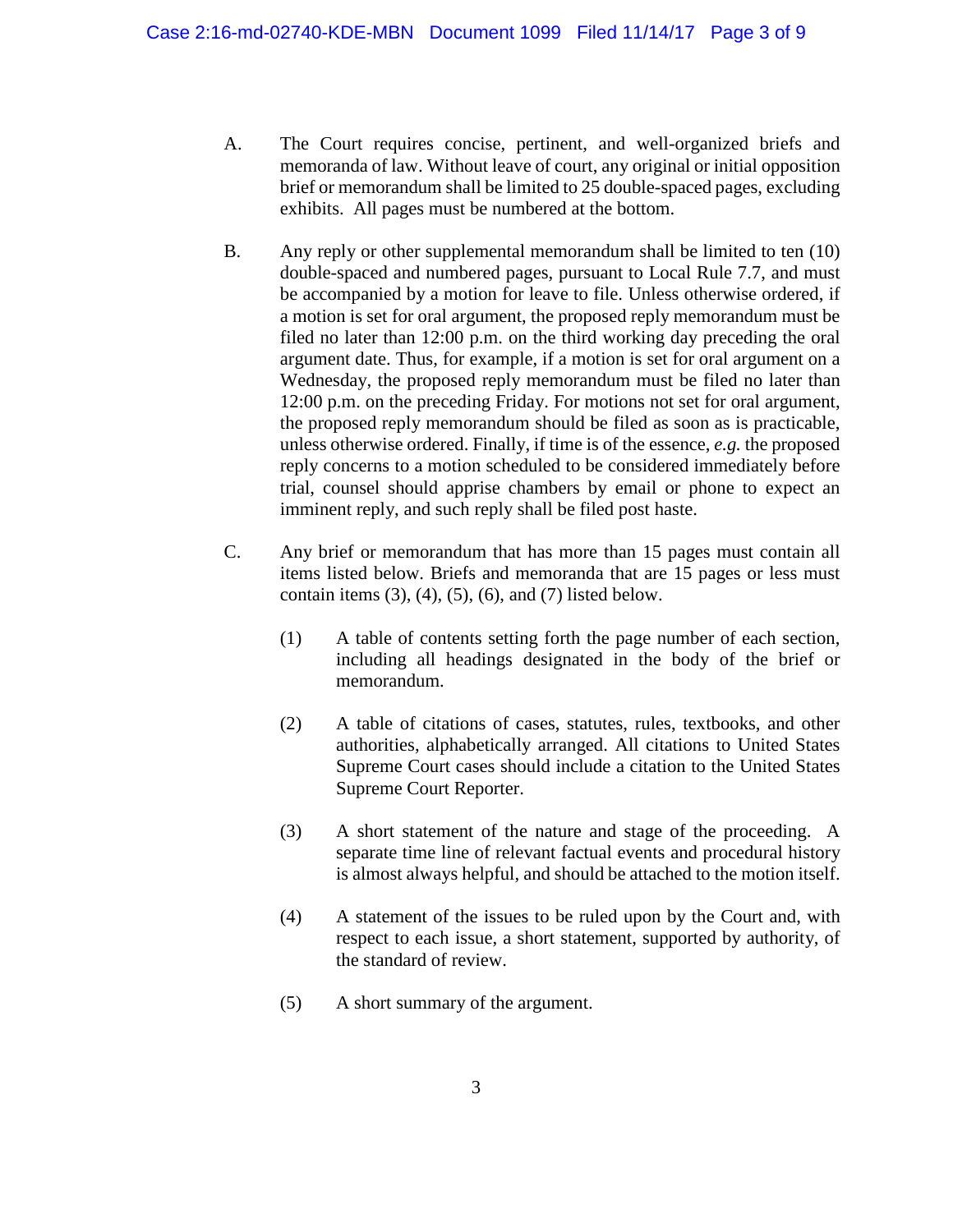- (6) The argument shall be divided under appropriate headings succinctly setting forth separate points.
- (7) A short conclusion stating the precise relief sought.
- D. If a party cites legal authority not found in the United States Code, Supreme Court Reporter, Federal Reporter, Federal Rules Decisions, Federal Supplement, Southern Reporter, West's Louisiana Revised Statutes and Codes Annotated, or Westlaw, the relevant parts of such authority must be submitted as an exhibit. If the authority is a case, the entire case must be included.
- E. One paper copy of any memorandum or brief that, together with its exhibits, totals more than 100 pages, must be submitted to chambers when filed. The submitted copy must include the case number, date filed, and record document number information appearing along the top of documents filed electronically utilizing the Court's CM/ECF system.
- F. A party who submits more than five exhibits shall include a table of contents describing each exhibit and listing the tab where it is located. All exhibits submitted to chambers as a hard copy in support of a motion, brief, or memorandum must be tabbed at the right margin. Exhibits shall not be submitted *in globo*; multi-page exhibits shall be numbered on each page for reference. All citations to an exhibit must refer to the letter or number of its tab.

Citations to deposition or affidavit testimony must include the appropriate page, line or paragraph numbers. Citations to other documents or materials with three or more pages must include some sort of pinpoint citation. For example, a contract may be cited by section number, an employee handbook may be cited by page number, and a document without internal divisions may be Bates-stamped or otherwise marked and cited accordingly.

G. All motions *in limine* for the second trial shall be filed and served on or before **December 6, 2018**. Opposition memoranda shall be filed and served on or before **December 20, 2018**, and reply memoranda shall be filed and served on or before **January 3, 2019.** Such motions shall conform to the provisions set forth hereinabove.

#### **5. Disclosures:**

Counsel shall complete all disclosure of information as follows: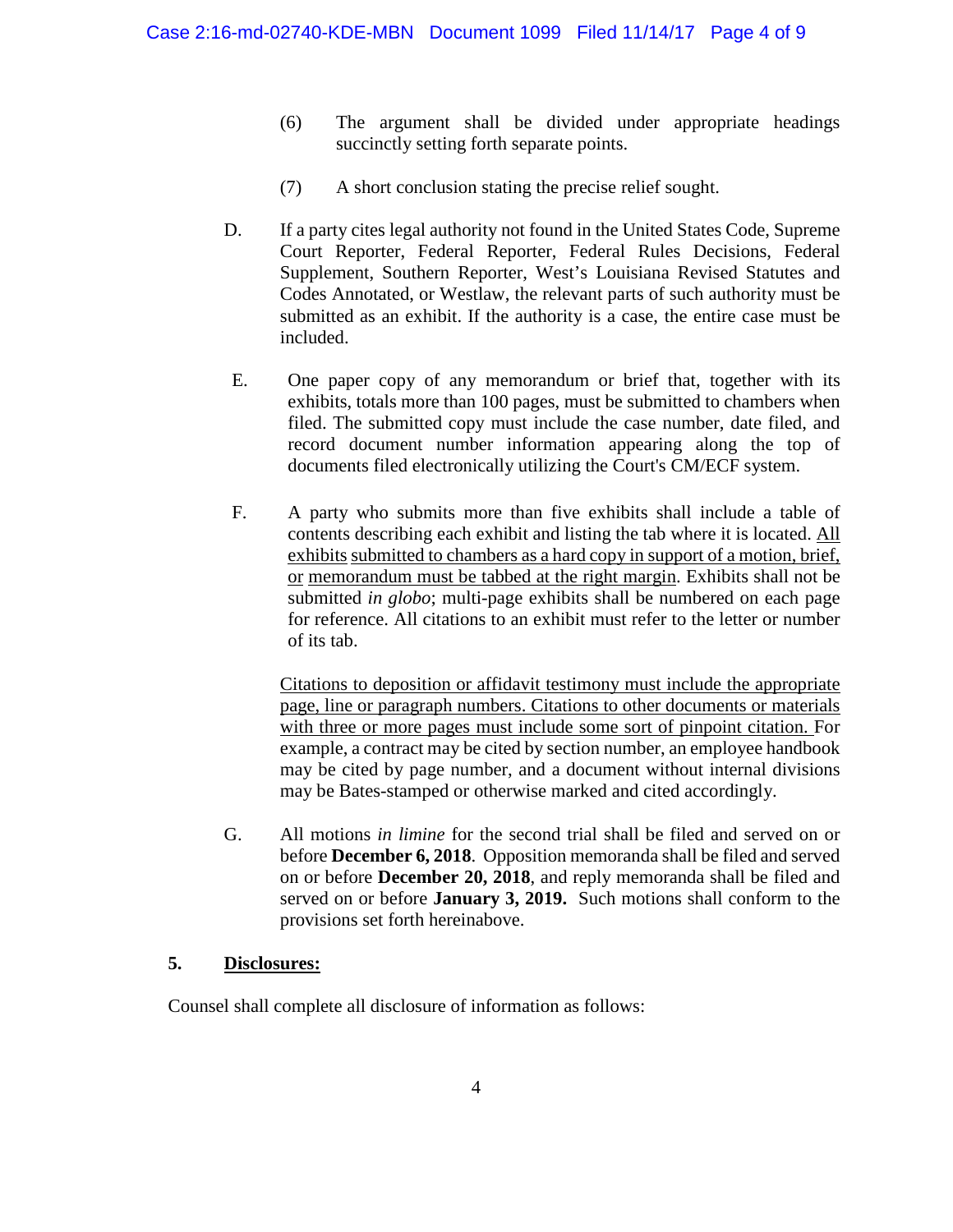# Case 2:16-md-02740-KDE-MBN Document 1099 Filed 11/14/17 Page 5 of 9

All parties have stipulated that initial disclosures pursuant to Fed. R. Civ. P. 26(a)(1) will not be conducted in this case.

#### **6. Discovery:**

This case involves extensive documentary evidence, depositions, and other discovery.

For the 4 Trial Plaintiffs, second phase discovery and additional fact witness depositions for use at the second trial shall be taken and all other fact discovery of the Defendants for trial shall be completed no later than **August 1, 2018**.

Expert depositions and discovery for use at the second trial shall be completed no later than **November 16, 2018**.

All discovery disputes shall be promptly brought before the assigned magistrate judge to ensure that discovery may be completed within this deadline. Trial will **not** be continued because of unresolved discovery disputes.

#### **7. Amendments:**

Amendments to pleadings, third-party actions, cross-claims and counter-claims shall be filed no later than **June 29, 2018**, in accordance with the Federal Rules of Civil Procedure and Local Rule 7.6. Later amendments will not be allowed absent good cause, and may not be allowed if the trial date is thereby jeopardized.

Counsel adding new parties subsequent to the issuance of this Order shall provide each new party with a copy of it. Pleadings responsive thereto, when required, shall be filed no later than **July 6, 2018.**

#### **8. Experts:**

Written reports of experts, as defined by Fed. R. Civ. P.  $26(a)(2)(B)$ , who may be witnesses for plaintiffs shall be obtained and delivered to counsel for defendant as soon as possible, but in no event later than **August 31, 2018**. The reports must fully set forth all matters about which the expert will testify and the basis therefor.

Written reports of experts, as defined by Fed. R. Civ. P.  $26(a)(2)(B)$ , who may be witnesses for the second trial defendant shall be obtained and delivered to counsel for plaintiff as soon as possible, but in no event later than **October 1, 2018**. The reports must fully set forth all matters about which the expert will testify and the basis therefor.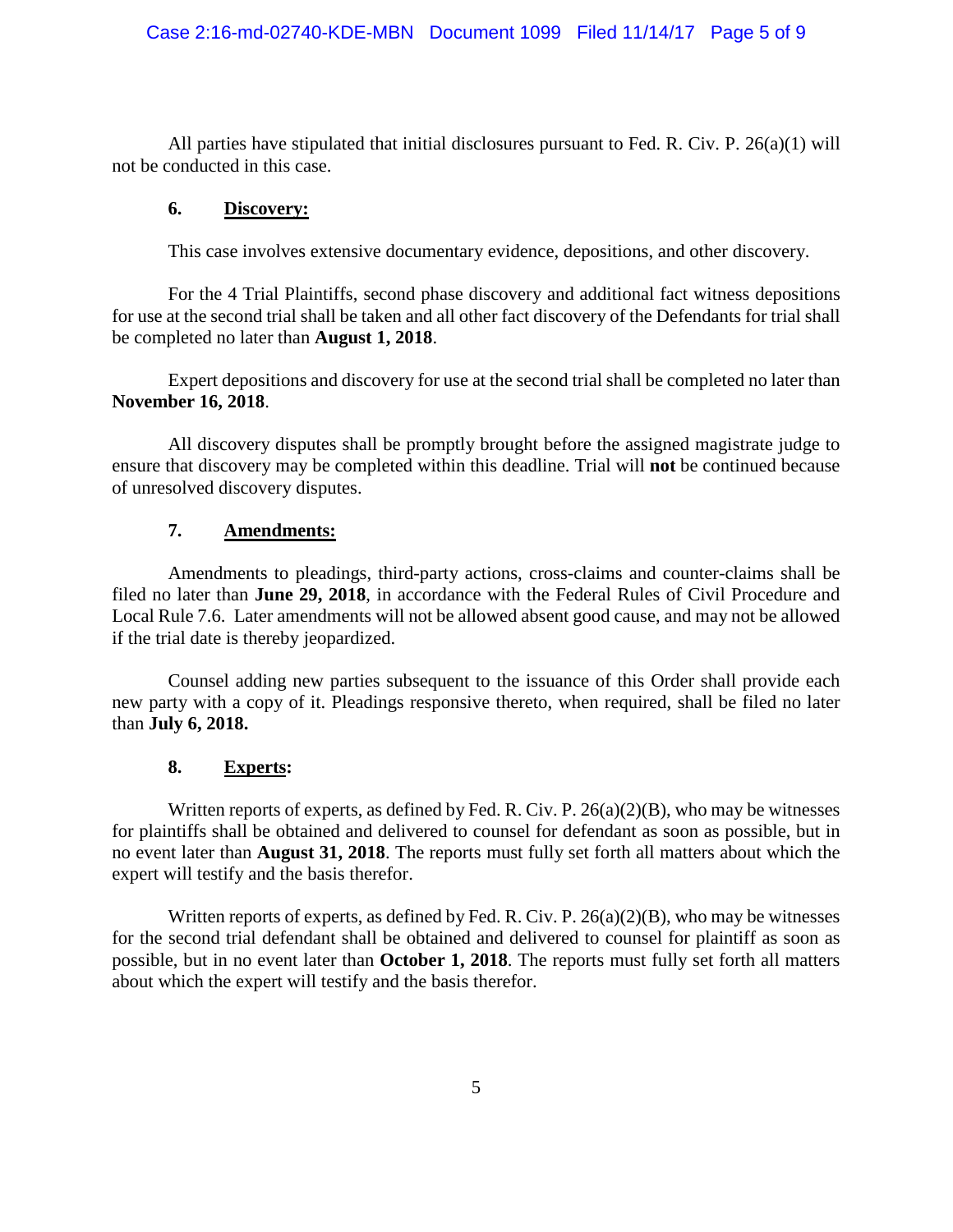#### Case 2:16-md-02740-KDE-MBN Document 1099 Filed 11/14/17 Page 6 of 9

Any expert witness who was previously deposed in this MDL, shall not be deposed again absent good cause shown, unless such expert is offering a case-specific opinion or a new opinion not previously disclosed.

#### **9. Witnesses and Exhibits:**

Counsel for the parties are ordered to file in the record and serve upon their opponents a preliminary list of all witnesses who may be called to testify at trial no later than **July 13, 2018**, and a preliminary list of all exhibits that may be used at trial no later than **November 19, 2018**.

Counsel for the parties are ordered to file in the record and serve upon their opponents a final list of all witnesses who may or will be called to testify at trial, and all exhibits that may or will be used at trial no later than **December 3, 2018**.

Except by order issued on motion for good cause shown, the Court will not permit any witness, expert or fact, to testify, or any exhibits to be used, unless there has been compliance with this Order as it pertains to the witness and/or exhibits.

#### **10. Final Pre-Trial Conference:**

A final Pre-Trial Conference will be held in chambers before the undersigned on **Thursday, January 17, 2019 at 9:00 a.m.**

The Final Pre-Trial Conference must be attended **in person** by the attorneys who will try the case, unless, prior to the Conference, the Court grants permission for other counsel to attend. Counsel must be prepared to discuss this case in detail, as set forth in paragraph 1. Attendance by clients/client representatives is prohibited, unless specifically ordered by the Court.

A joint proposed Pre-Trial Order must be submitted to chambers electronically or by-hand no later than 4:00 p.m. on **January 15, 2019**. If submitted electronically, the joint proposed Pre-Trial Order shall be emailed to eFile-Engelhardt@laed.uscourts.gov, with a copy to the assigned law clerk. The joint proposed Pre-Trial Order submitted to the Court must be double spaced, paginated, and signed by all counsel. It shall be in the precise form set forth in the attached "Pre-Trial Order Instructions."

Final Pre-Trial Conferences will not be continued except for good cause shown in a **written** motion presented sufficiently in advance of the Conference for opposing counsel to be notified.

Failure on the part of counsel to appear at the Conference may result in **sanctions**, including but not limited to *sua sponte* dismissal of the suit, assessment of costs and attorney fees, entry of default judgment, or other appropriate sanctions.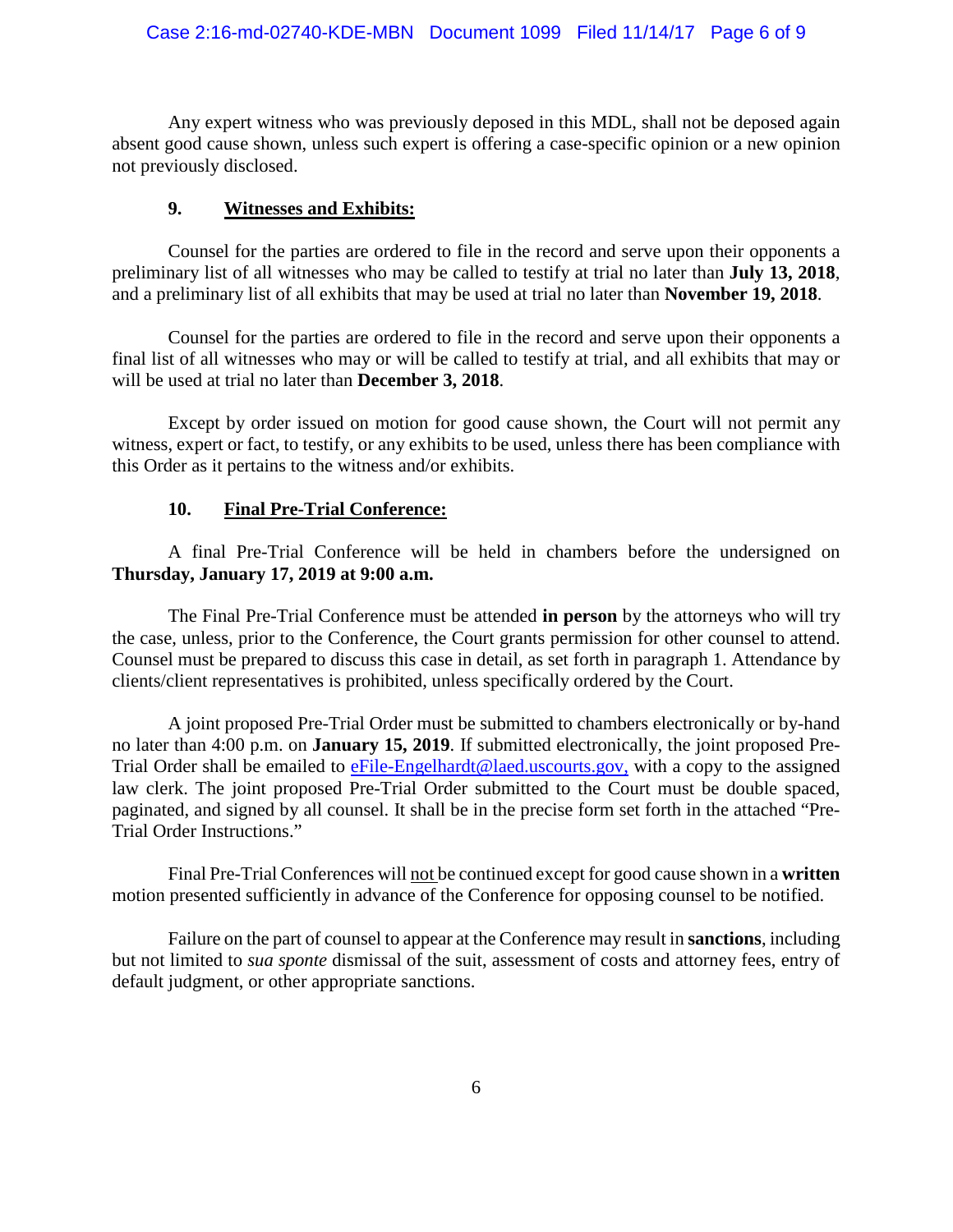# **11. Trial:**

Trial will commence on/or during the week beginning **MONDAY, January 28, 2019** at **8:30 A.M.** before the District Judge **with a jury**. Except when Monday is a holiday or as otherwise ordered by the Court, trial will commence on Monday. Attorneys are instructed to report for trial no later than 30 minutes prior to the scheduled commencement time. The starting time on the first day of a jury trial may be delayed or moved up because of jury pooling. Trial is estimated to last 10 days.

- A. **Hours:** The Court's hours during trial will vary depending upon the type of case and the needs of the parties, counsel, witnesses, and the Court. Court will normally convene at 8:30 a.m. and adjourn by 5:00 p.m., recessing for lunch between approximately 11:45 a.m. and 1:00 p.m.
- B. **Access at Other Times:** Counsel needing access to the courtroom to set up equipment or exhibits before or after normal hours of court must arrange in advance with the Case Manager to have the courtroom open.
- C. **Telephones:** Absent an emergency, telephone messages for counsel and/or witnesses will **not** be taken by the Judge's staff.
- D. **Filing of Documents:** Two copies of any documents filed immediately prior to and during trial should be submitted to the Case Manager who is present in the courtroom.
- E. **Witnesses:** Counsel should bear in mind the Court's hours and arrange for witnesses accordingly. The Court will **not** recess to permit counsel to call a missing witness unless he or she has been subpoenaed and has failed to appear.
- F. **Jurors:** Counsel shall not communicate with any juror or potential juror in any way or by any means, including online via Facebook or any other means of social media, using real or fictitious/alias identities. Counsel shall not instruct any other person to do so, or solicit or plan to receive any such information obtained in this fashion. Should counsel learn that anyone associated with this trial has acted in violation of this paragraph, he/she shall immediately advise the undersigned.

# G. **Seating:**

(1) The Court does not designate seating at counsel tables; this is determined on a first-come, first-served basis on the first day of trial.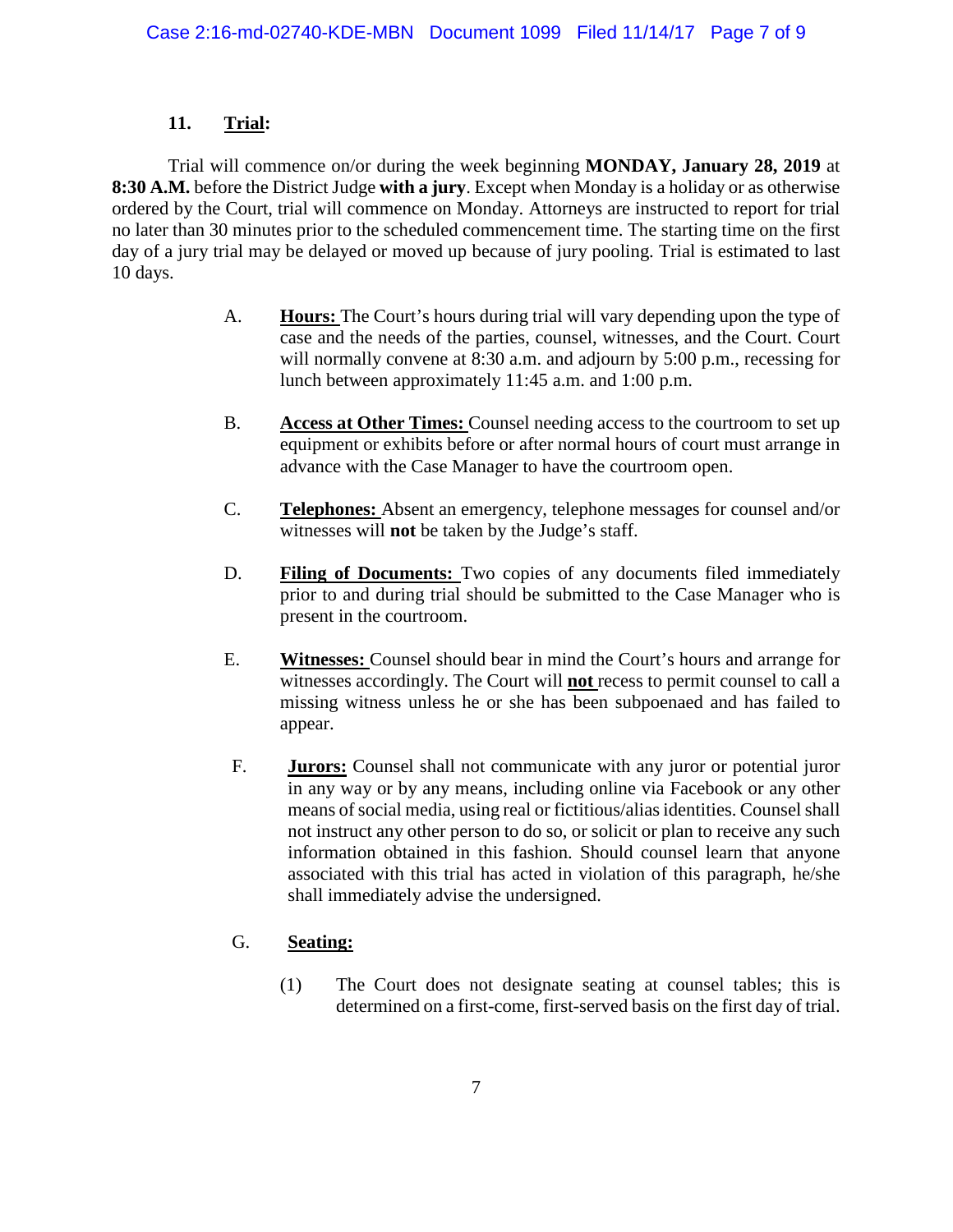(2) Unless otherwise instructed, counsel and parties are to enter and leave the courtroom only by the front doors; do not use the Court's entrance or the side entrances.

# **12. Conferences and Extensions:**

Deadlines, cut-off dates, or other limits fixed herein may only be extended by the Court upon timely motion filed in compliance with Local Rules and upon a showing of good cause. **Trial will not be continued, even on joint motion, absent good cause or compelling reason.** A trial will not be continued because of the unavailability of a witness. Counsel should anticipate such possibilities and be prepared to present testimony by written deposition, videotaped deposition, or by stipulation. If a continuance is granted, however, deadlines and cut-off dates will **not** be extended unless otherwise ordered by the Court.

## **13. Settlement:**

**IT IS ORDERED**, that a Settlement Conference will be held with Magistrate Judge North prior to **November 5, 2018.**

**Only the Magistrate Judge, in his/her discretion, shall have the authority to cancel and/or reset the settlement conference. The parties shall submit a Joint Confidential Status Report to the Magistrate Judge no later than November 9, 2018 in the event a resolution has not been reached by that date.**

- **14. Courtroom Procedure and Conduct:**
	- A. **IT IS ORDERED** that the following items are **STRICTLY PROHIBITED** from entry into the courtroom: **All portable communication devices,** including all cellular devices (cell phones, smartphones, personal digital assistants, BlackBerrys, iPhones, Droids, wristwatch cellular devices of any kind, etc.); ear piece devices (such as Bluetooth); **laptop computers** (including iPads or other tablet-style devices); and digital or other types of video **cameras or recorders**; google glasses, wearable computers, or any other similarly functioning device. You may turn in such devices to Susan Adams, judicial assistant in Section "N", upon arriving, and pick them up when you have completed business in Section "N."
	- B. The only exceptions to the above provision shall be (1) authorized **court personnel** working on this trial; (2) **law enforcement personnel** (including Court Security Officers and United States Marshals, but not witnesses) participating in this trial as assigned by the Court; and (3) attorneys who are